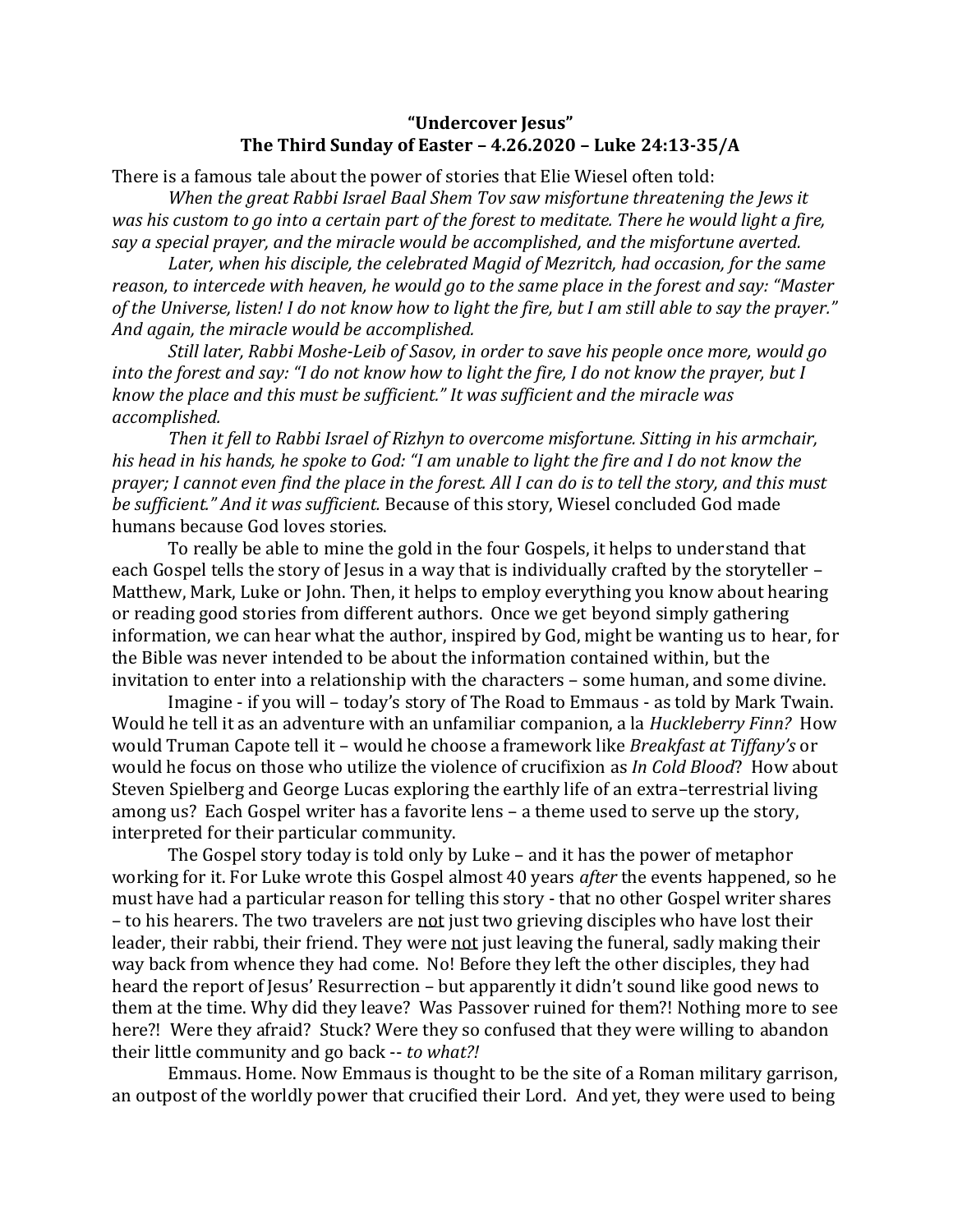surrounded by that military presence – at least they could travel the road home in safety. But the last week had been too much. The story had come to a terrible end. And even with a glimmer of hope, they went home. And then, God came to them, on the road – a fellow traveler. (Have you ever met someone new - and were having a perfectly normal conversation with them - when somehow it turned on you and they started spouting Scripture? Kind of unnerving...) But this is Jesus, listening to them telling their story – including their hopes and dreams that had just been dashed – and then seizing on a "God moment" to help them understand just what they are experiencing – even as it is happening! They are running away from the best thing that ever happened to them because they do not understand, and they are just about to "see the light" as it is turned on by the Light of the World. Jesus opened the scriptures to them; and maybe he also opened them to the scriptures.

Finally, they reach Emmaus and the end of their "Master Class." In their invitation for Jesus to stay with them you can hear that they want so much more – they have begun to see what the story means, and they just can't get enough of it! Then at supper, they share living bread that has been broken *for them*. *Then their eyes were opened, and they recognized him.* The moment of recognition leads to a clarity they had not known earlier on this Day of Resurrection. So they returned the 7 miles to Jerusalem that very night, and found their companions in the faith community from which they had been walking away. They shared their stories; the 11 tell of the Lord's appearance to Simon Peter (one we do not have access to) and they a special conversation they had despaired of ever having again. Their stories filled the place with the light of their shared story and the new life they were all receiving, beginning this very night.

If ever there was a time to spend more time with God – especially through the stories held lovingly in the cradle of our Holy Bible – it is now. The metaphor that the Road to Emmaus story employs involved all the disciples' scattering - out of fear, confusion or anxiety - "leaving" the protection of the Shepherd's flock when the wolves come out – and we all can identify with that. As old ways and old times crumble day by day, we may feel abandoned and alone. Our first and deepest gut reaction is simply to run away when things begin to overwhelm us. If we are honest with our human selves, when we receive Bad News – we just want to go home.

Peter went home from the empty tomb (at the end of Luke); in John's gospel, both he and the Beloved Disciple went home (after seeing the grave clothes that had bound their Lord); Matthew and Mark's women who brought spices and saw angels went home; and these two faithful disciples were also headed that way. We finish college without a job, and we go home. We reconnect with family, by going home. A global pandemic threatens life as we have known it – and we go home. This is not a punishment (that we have all experienced, I'm sure. The one that starts out "Go to your room!" and is not pleasant.) Home – for most of us – has always been a sanctuary – a place apart – a place of safety and security against the outside world and its troubles... Even Jesus went home to his Father, to prepare a place for us.

But when we receive Good News, it is natural for us to want to break out –to shout for joy and run all the way back to Jerusalem – (And, btw – the news is not yet good enough for us to break out and start meeting in person YET – but God willing we will – when it is safe and the time is right.) Problem is, sometimes we confuse Good News and Bad News, and therein lies the human condition – depending on/leaning on our own understanding,